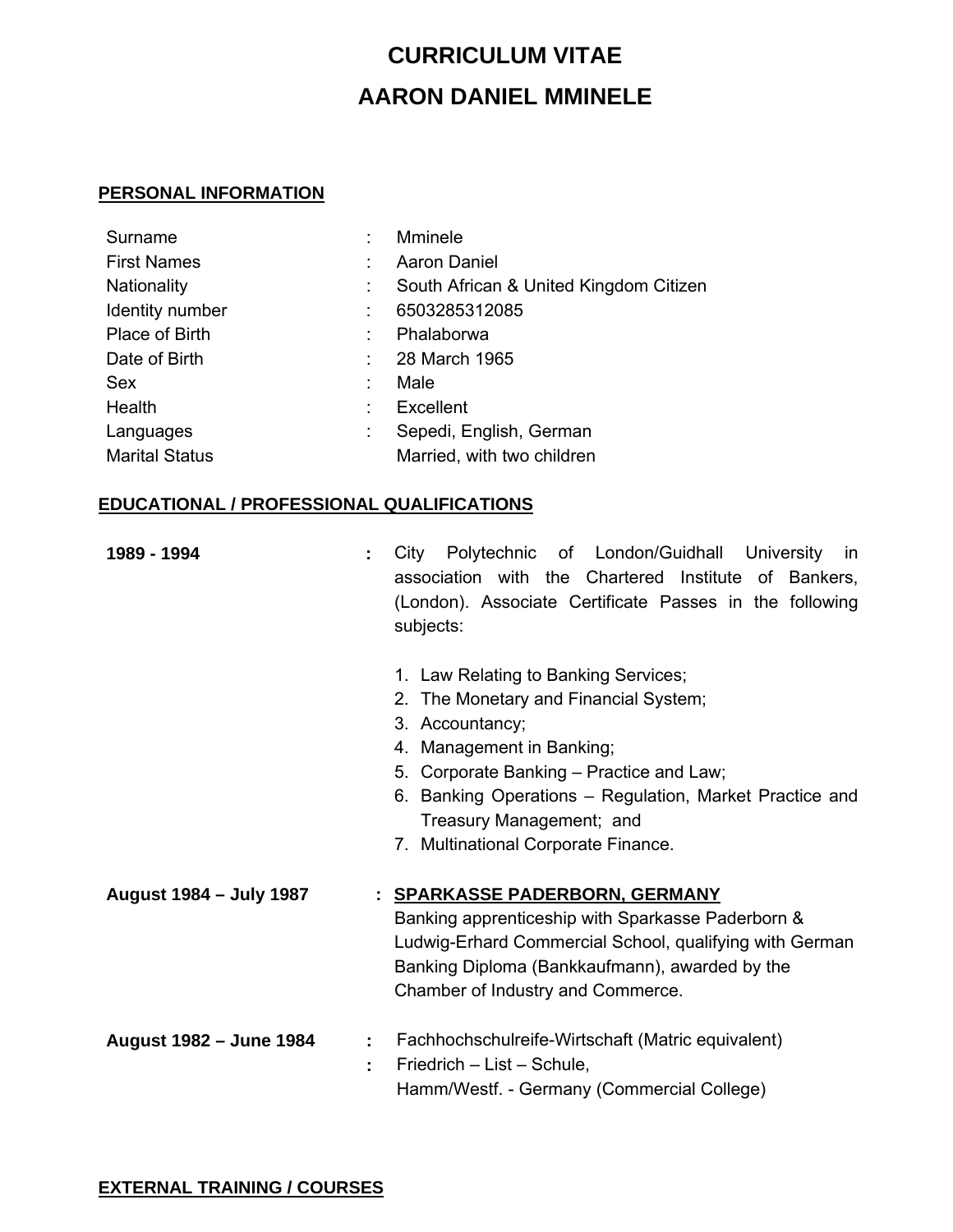| $1999 - present$          | : Various training and developments courses on monetary<br>policy & financial markets with SARB College, IMF, World<br>Bank, BIS, Central Banking Publications                                                                                                                                                                                                                                                                                                                                                                                                                                                                                                                                                                                                                                                                                                                                         |
|---------------------------|--------------------------------------------------------------------------------------------------------------------------------------------------------------------------------------------------------------------------------------------------------------------------------------------------------------------------------------------------------------------------------------------------------------------------------------------------------------------------------------------------------------------------------------------------------------------------------------------------------------------------------------------------------------------------------------------------------------------------------------------------------------------------------------------------------------------------------------------------------------------------------------------------------|
|                           | Executive Leadership Programme at Wharton School of<br>Business & Goldman Sachs, Philadelphia & New York<br>(2003)                                                                                                                                                                                                                                                                                                                                                                                                                                                                                                                                                                                                                                                                                                                                                                                     |
| <b>EMPLOYMENT HISTORY</b> |                                                                                                                                                                                                                                                                                                                                                                                                                                                                                                                                                                                                                                                                                                                                                                                                                                                                                                        |
| September 1999 - present  | : SOUTH AFRICAN RESERVE BANK (SARB)                                                                                                                                                                                                                                                                                                                                                                                                                                                                                                                                                                                                                                                                                                                                                                                                                                                                    |
| August 2005 - present     | : Executive General Manager: Markets<br>Responsibility for the overall management, supervision and<br>control of the following departments of the SARB: Financial<br>Markets, National Payments System, Exchange Control<br>and Financial Services.<br><b>Committee Memberships</b><br>- Monetary Policy Committee;<br>- Governor's Executive Committee;<br>- Management Committee;<br>- Monetary Policy Implementation Committee;<br>- Financial Stability Committee;<br>- Risk Management Committee<br>- Budget Committee<br>- Budget Subcommittee (Chair); and<br>Reserves Management Committee (Deputy Chair)<br><b>Directorships and Advisory Mandates</b><br>Director: Corporation of Public Deposits<br>Member of the Investment Advisory Board of the World<br>Bank Treasury, Washington D.C.<br>Non-Executive Director: SA Mint Company<br>South African Bank Note<br>Non-Executive Director: |
| April 2003 - July 2005    | Company<br><b>Financial</b><br>Head:<br><b>Markets</b><br>General<br><b>Manager</b><br>and<br><b>Department (FMD)</b><br>Led the merger of the International Banking Department                                                                                                                                                                                                                                                                                                                                                                                                                                                                                                                                                                                                                                                                                                                        |
|                           | and the Manoy and Conital Merkete Department to create                                                                                                                                                                                                                                                                                                                                                                                                                                                                                                                                                                                                                                                                                                                                                                                                                                                 |

and the Money and Capital Markets Department to create FMD in April 2003, becoming its first head of department. Responsibilities of the approx. 100 member FMD include: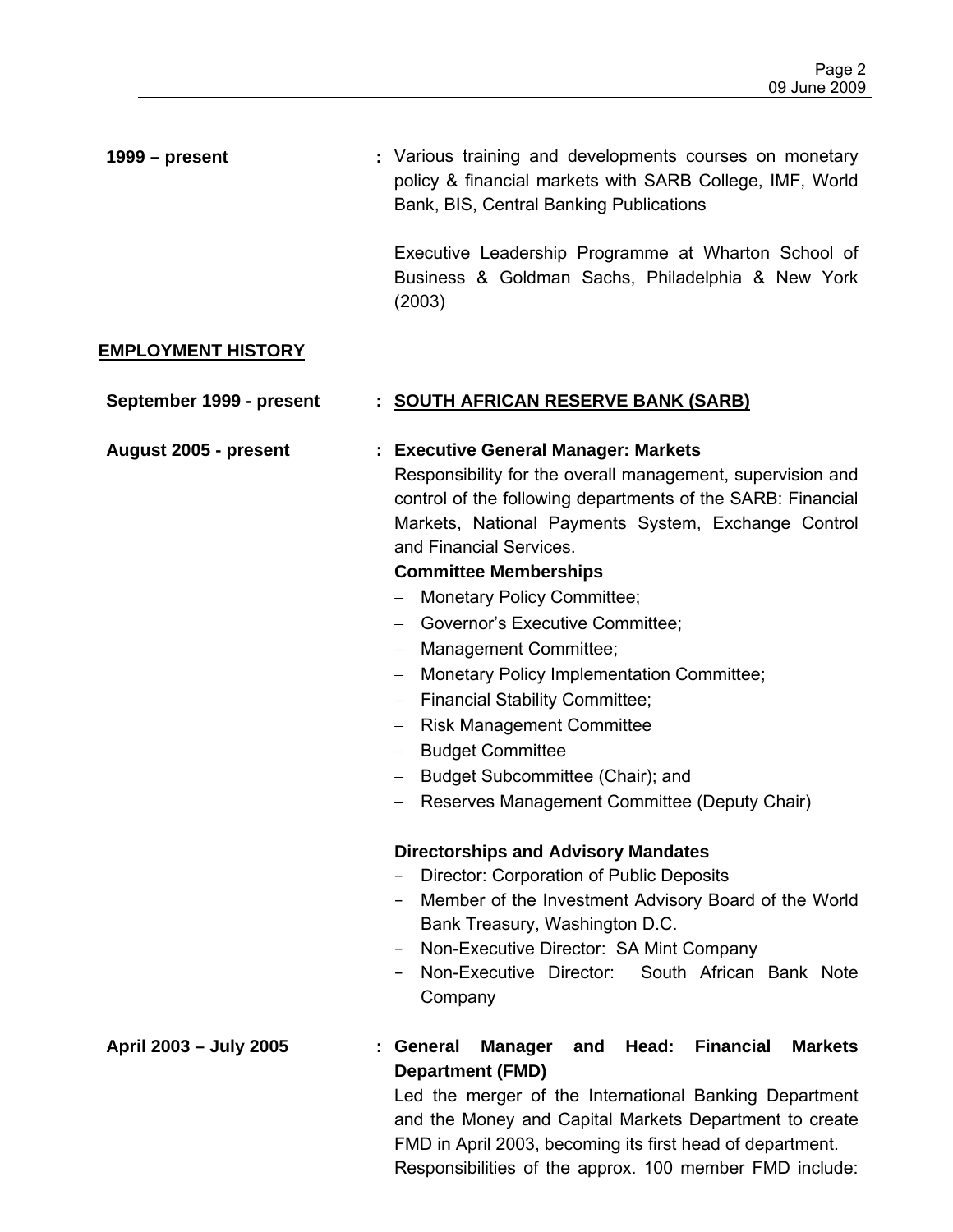|                                  | Monetary policy implementation; Government domestic<br>debt management; Reserves management; The FX desk;<br>Correspondent banking; Financial markets research; and<br>ensuing risk management and accounting and settlement<br>functions                                                                  |
|----------------------------------|------------------------------------------------------------------------------------------------------------------------------------------------------------------------------------------------------------------------------------------------------------------------------------------------------------|
| September 2001 - March 2003      | Manager & Head: International Banking<br>: General<br><b>Department</b><br>International Banking Department was<br>The<br>broadly<br>responsible for the FX desk; Managing the forward book<br>and the NOFP; Reserves management; Correspondent<br>banking and financial markets research.                 |
| April 2001 - August 2001         | : SOUTH AFRICAN RESERVE BANK (cont)<br><b>Deputy General Manager and Deputy Head</b><br><b>International Banking Department</b>                                                                                                                                                                            |
| September 1999 - April 2001      | : Assistant General Manager<br><b>Assistant to Senior Deputy Governor James Cross</b><br>Mr Cross was mainly responsible for financial markets and<br>the currency producing subsidiaries of the SARB.                                                                                                     |
| April 1997 - August 1999         | : AFRICAN MERCHANT BANK LIMITED<br><b>Deputy Divisional Head: Special Projects</b><br>Specific responsibility for Infrastructure & Project Finance<br>and Public-Private-Partnerships (financial advisory services<br>and lending).                                                                        |
| <b>July 1995 - March 1997</b>    | <b>COMMERZBANK AG, JOHANNESBURG BRANCH</b><br><b>Customer Relations Manager (Corporate Banking)</b><br>Promoting and developing lending business with the bank's<br>target market:<br>top 100 South African<br>corporates,<br>subsidiaries<br>multinational<br>of<br>German<br>companies,<br>corporations. |
| <b>February 1989 - June 1995</b> | : WESTDEUTSCHE LANDESBANK GIROZENTRALE<br>(WESTLB), LONDON BRANCH                                                                                                                                                                                                                                          |
| <b>January 1994 - June 1995</b>  | : Assistant Manager - Specialised Finance<br>Limited recourse project financing (lending)<br>Area of focus: UK power projects and UK Government's<br>Private Finance Initiative (Public Private Partnerships).                                                                                             |